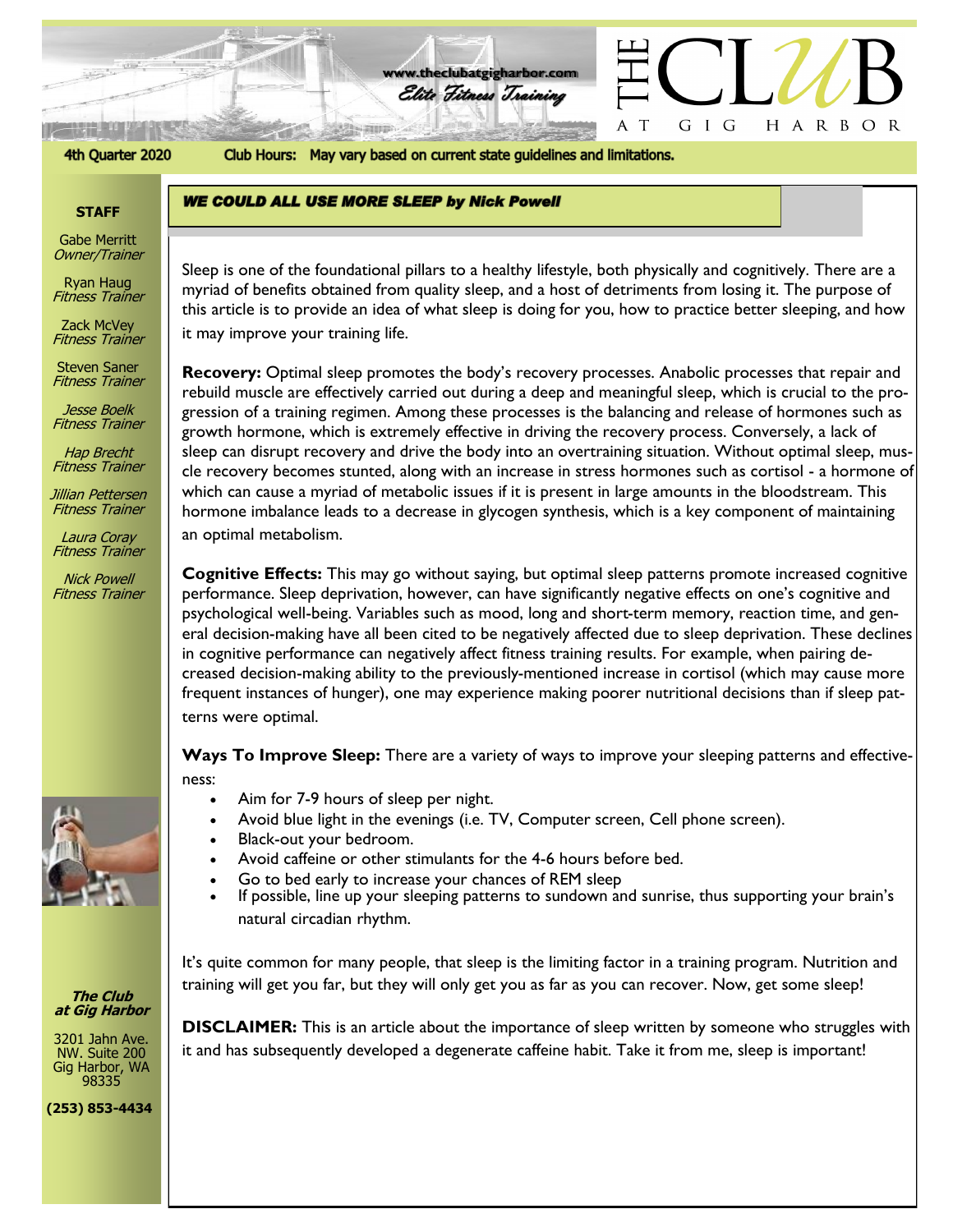# **PREGNANCY by Jill Elliott (Petersen)**

# **Pregnancy**

#### **Weight gain during pregnancy**

Where does the extra weight go during pregnancy and how to gain the right amount of weight? The average pregnant women needs only about 300 healthy calories more a day than she did before she was pregnant. This will help her gain the

right amount of weight during pregnancy.

#### **How much weight should you gain?**

- BMI less than 18.5 you should gain 28-40lbs
- BMI between 18.5-24.9 you should gain 25-30lbs
- BMI between 25-29.9 you should gain 15-25lbs
- BMI greater than 30.0 you should gain 11-20lbs

#### **Where does the extra weight go during pregnancy?**

- Baby: 8 pounds
- Placenta: 2-3 pounds
- Amniotic fluid: 2-3 pounds
- Breast tissue: 2-3 pounds
- Blood supply: 4 pounds
- Stored fat for delivery and breastfeeding: 5-9 pounds
- Larger uterus: 2-5 pounds
- **TOTAL**: **25-35 pounds**

## **Exercises to AVOID during pregnancy**

- Sports that carry a high risk of falling or abdominal injury, like downhill skiing, snowboarding, ice-skating, horseback riding, outdoor cycling, contact sports.
- Sports involving high altitude changes. Unless you're living in high altitude, avoid going up more than 6,000 feet. No scuba diving.
- Exercises lying flat on your back for long periods of time are off-limits after 4mo.
- Advanced abdominal moves, like full sit-ups or double leg lifts can pull on the abdomen. \**Pregnancy-safe ab exercise Below.*
- Hot yoga
- Back bends
- Jumping and bouncing
- Excessive or bouncy stretching. Since your ligaments are already looser.
- Holding your breath.
- Causation on exercises involving balance, can be more difficult as your pregnancy progresses.
- Toe Pointing during pregnancy can lead to cramping in the calves.

#### **What causes leg cramps during pregnancy?**

Legs cramps are painful involuntary muscle contractions that typically affect the calf, foot or both. They are common during pregnancy, often striking at night during the 2nd and 3rd trimesters. You can take these steps to prevent them.

- Stretch your calf muscles
- Stay active
- Take a magnesium supplement
- Stay hydrated
- Get adequate calcium
- Choose proper footwear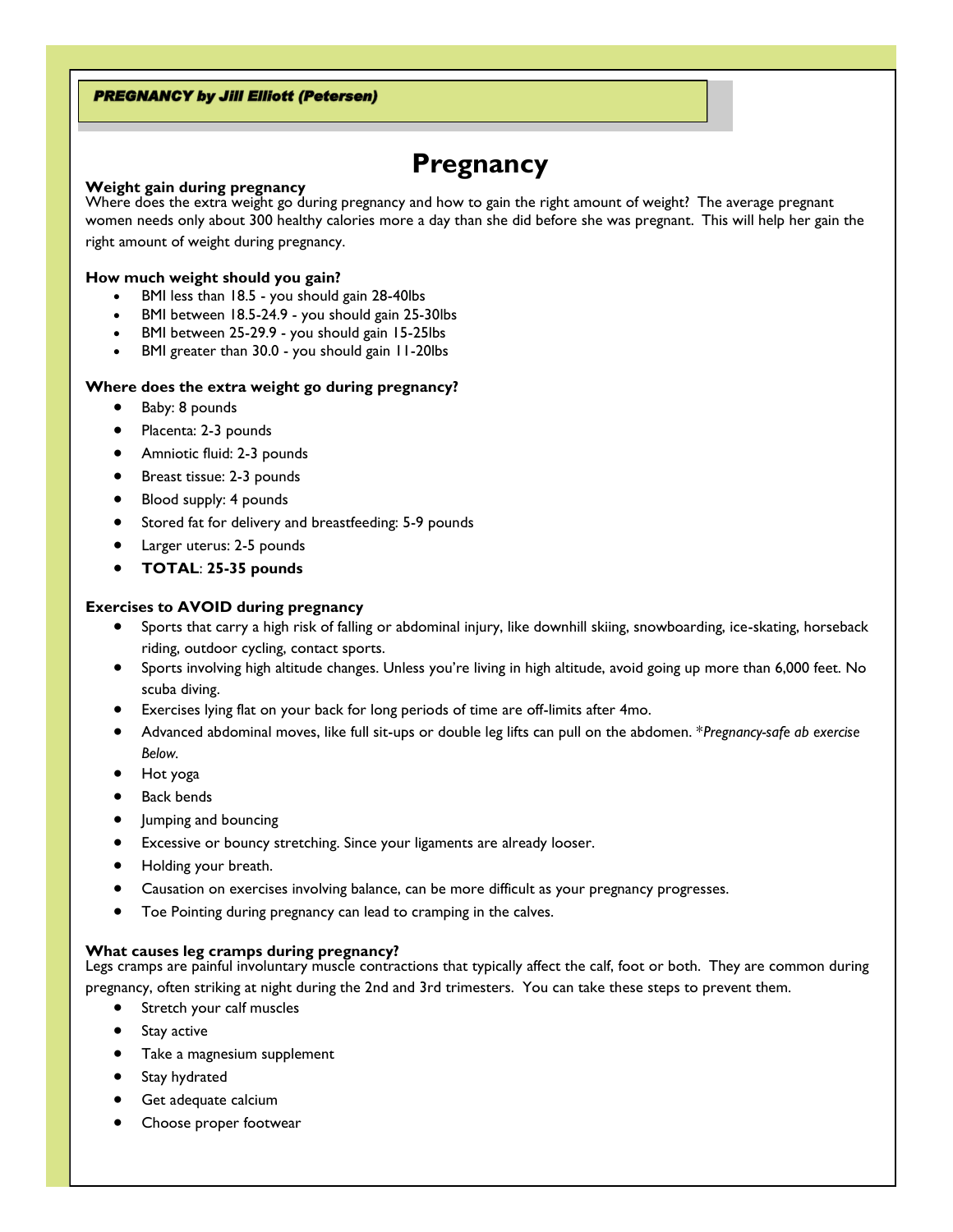# (PREGNANCY CONTINUED) by Jill Elliott (Petersen)

#### **How much exercise should you get during pregnancy?**

If you're new at exercising, now's not the time to start training for a marathon - but you can start working out slowly, aiming to reach at least 30 min a day. It is recommended that throughout pregnancy you get about 150 min of exercise a week, 30 min 5 times a week.

If you're really ambitious (or just really fit) and you've been green-lighted by your practitioner based on your fitness level, it's safe to work out for an hour or even more **as long as you listen to your body.** Remember that while pregnancy is a great time to maintain your fitness level, it's not a time to increase it or to train for an athletic competition.

## **Experts recommend using what's known as a rate of perceived exertion (RPE).**

|    | <b>BORG RPE Modified RPE</b> | <b>BREATHING</b>                                                           | % MAX HR       |
|----|------------------------------|----------------------------------------------------------------------------|----------------|
| 6  |                              | No exertion                                                                |                |
|    |                              | <b>Very Light</b>                                                          | 50% - 60%      |
| 8  | 1                            |                                                                            |                |
| 9  |                              |                                                                            |                |
| 10 | 2                            | Notice breathing deeper, but still<br>comfortable. Conversations possible. | 60% - 70%      |
| 11 |                              |                                                                            |                |
| 12 | 3                            |                                                                            |                |
| 13 |                              | Aware of breathing harder; more difficult                                  | 70% - 80%      |
| 14 | 4                            | to hold a conversation                                                     |                |
| 15 | 5                            | Starting to breathe hard and get                                           | $80\% - 90\%$  |
| 16 | 6                            | uncomfortable                                                              |                |
| 17 |                              | Deep and forceful breathing,                                               |                |
| 18 | 8                            | uncomfortable, don't want to talk                                          | $90\% - 100\%$ |
| 19 | 9                            | <b>Extremely hard</b>                                                      |                |
| 20 | 10                           | <b>Maximum exertion</b>                                                    |                |

On a scale of 1-20, were at 7 you're walking slowly and 20 is maximum effort. Your goal is to keep your exertion rate between 13-14 on this scale, somewhat hard rate.

#### **Abdominal Separation: Diastasis Recti**

A condition in which the large abdominal muscles separate. Diastasis recti is common in women who are over 35, deliver a high birth weight baby, or have a multiple pregnancy. If the separation between the two halves are greater than 1.5 centimeters, its diagnosed as diastasis recti. It's usually most noticeable right after delivery. Do be careful with exercises. Some routine fitness moves, including crutches, sit-up, push-ups, press-ups, and front planks, make abdominal separation worse (\**below is a link with how to do the core exercise that will help engage and strength your core the right way).* 

#### **Safe Core Exercises to Perform During Pregnancy**

- Sitting knee lifts
- Side-lying crunch
- Core breathing
- Seating ball stability hold
- Side plank
- The standing crunch
- The standing bicycle
- Kegel's
- Squat
- Cat cow pose
- Side-lying leg lifts
- Bird dog crunches
- Standing pelvic tilt
- Hip hiker
- Heel slides
- Engaging your TA

#### **<https://www.sweatyasamother.com/blog/safe-core-exercises-to-perform-during-pregnancy>**